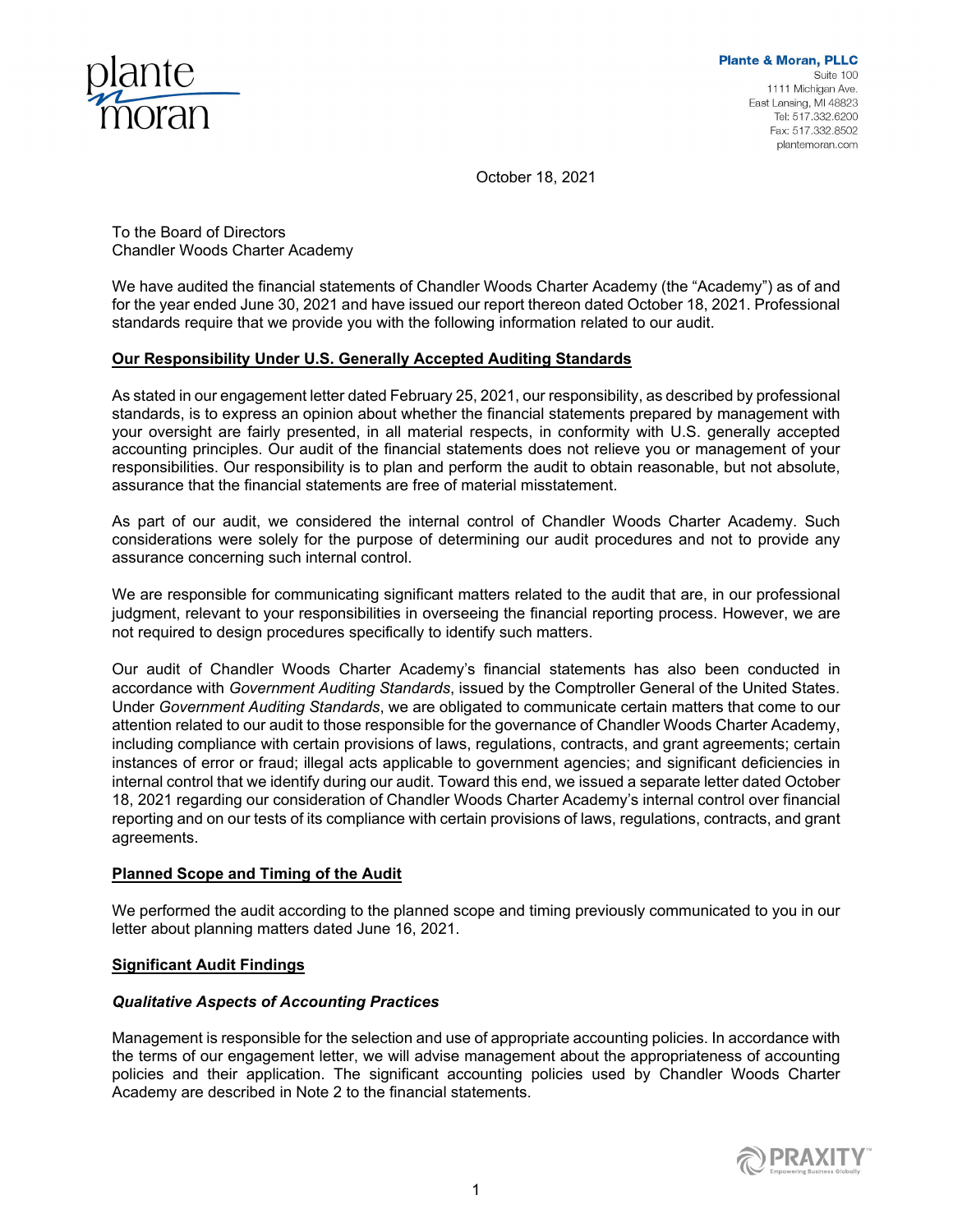No new accounting policies were adopted, and the application of existing policies was not changed during 2021.

We noted no transactions entered into by the Academy during the year for which there is a lack of authoritative guidance or consensus.

We noted no significant transactions that have been recognized in the financial statements in a different period than when the transaction occurred.

Accounting estimates are an integral part of the financial statements prepared by management and are based on management's knowledge and experience about past and current events and assumptions about future events. Certain accounting estimates are particularly sensitive because of their significance to the financial statements and because of the possibility that future events affecting them may differ significantly from those expected.

There were no significant balances, amounts, or disclosures in the financial statements based on sensitive management estimates.

The disclosures in the financial statements are neutral, consistent, and clear.

## *Difficulties Encountered in Performing the Audit*

We encountered no significant difficulties in dealing with management in performing and completing our audit.

### *Disagreements with Management*

For the purpose of this letter, professional standards define a disagreement with management as a financial accounting, reporting, or auditing matter, whether or not resolved to our satisfaction, that could be significant to the financial statements or the auditor's report.

We are pleased to report that no such disagreements arose during the course of our audit.

## *Corrected and Uncorrected Misstatements*

Professional standards require us to accumulate all known and likely misstatements identified during the audit, other than those that are trivial, and communicate them to the appropriate level of management.

We did not detect any misstatements as a result of audit procedures.

### *Significant Findings or Issues*

We generally discuss a variety of matters, including the application of accounting principles and auditing standards, business conditions affecting the Academy, and business plans and strategies that may affect the risks of material misstatement, with management each year prior to our retention as the Academy's auditors. However, these discussions occurred in the normal course of our professional relationship, and our responses were not a condition of our retention.

## *Management Representations*

We have requested certain representations from management that are included in the management representation letter dated October 18, 2021.